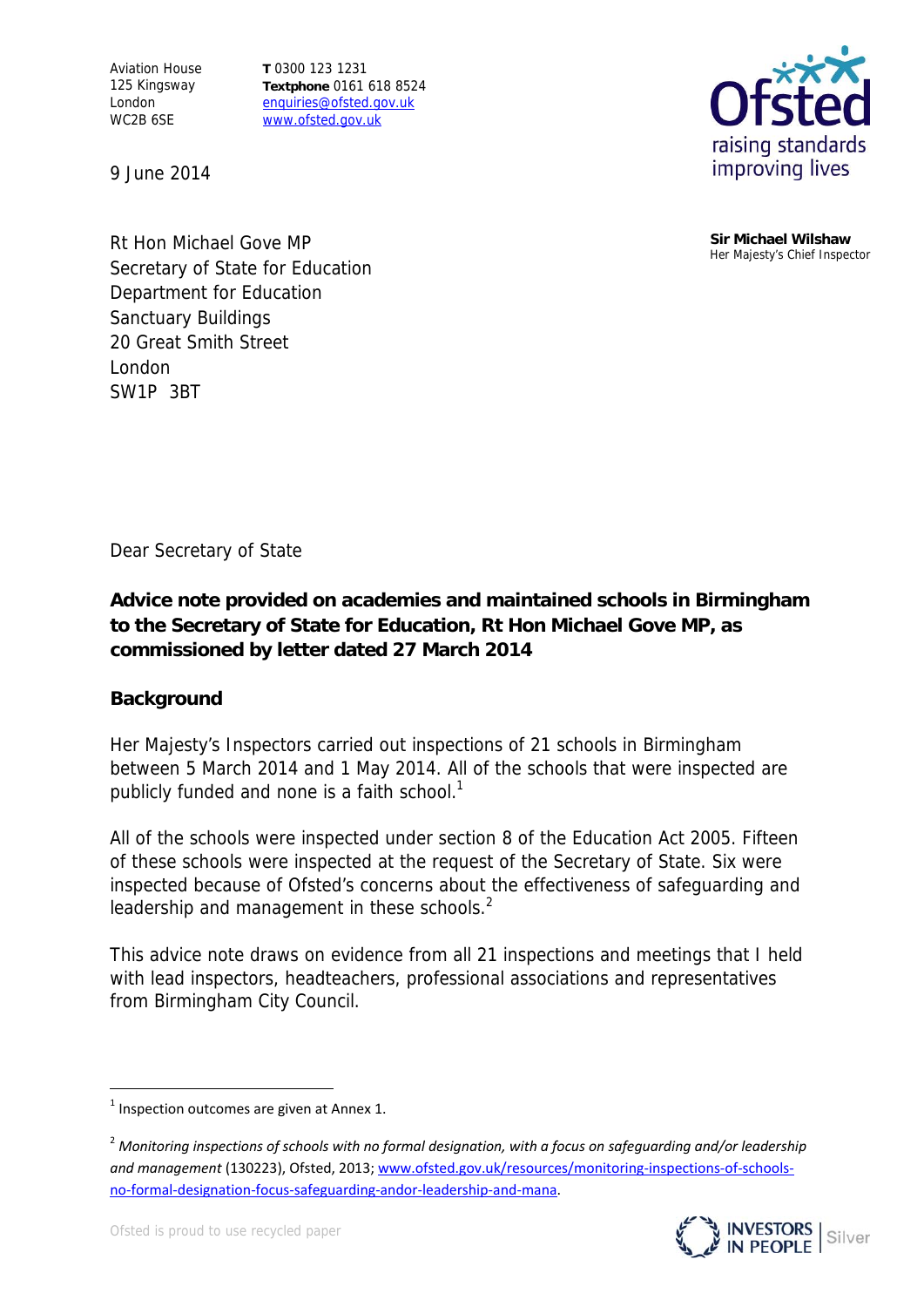

#### **Main findings**

- A culture of fear and intimidation has developed in some of the schools since their previous inspection. Some headteachers, including those with a proud record of raising standards, said that they have been marginalised or forced out of their jobs. As a result, some schools previously judged to be good or outstanding have experienced high levels of staff turbulence, low staff morale and a rapid decline in their overall effectiveness.
- Some headteachers reported that there has been an organised campaign to target certain schools in Birmingham in order to alter their character and ethos.
- $\blacksquare$  The evidence shows that governors have recently exerted inappropriate influence on policy and the day-to-day running of several schools in Birmingham. In other schools, leaders have struggled to resist attempts by governing bodies to use their powers to change the school in line with governors' personal views.
- Birmingham City Council has failed to support a number of schools in their efforts to keep pupils safe from the potential risks of radicalisation and extremism. It has not dealt adequately with complaints from headteachers about the conduct of governors.
- Her Majesty's Inspectors identified breaches of funding agreements in a number of academies.
- In several of the schools inspected, children are being badly prepared for life in modern Britain.

## **1. A culture of fear and intimidation has developed in some of the schools since their previous inspection.**

- a) Some headteachers, including those with a proud record of raising standards, said that they have been marginalised or forced out of their jobs. As a result, some schools previously judged to be good or outstanding have experienced high levels of staff turbulence, low staff morale and a rapid decline in their overall effectiveness.
- b) In several schools, there has been a breakdown in trust between governors and staff, including senior staff. Many staff and some headteachers told Her Majesty's Inspectors that they were frightened of expressing views contrary to those promoted by governors. Some staff said that they were fearful of losing their jobs or being blocked from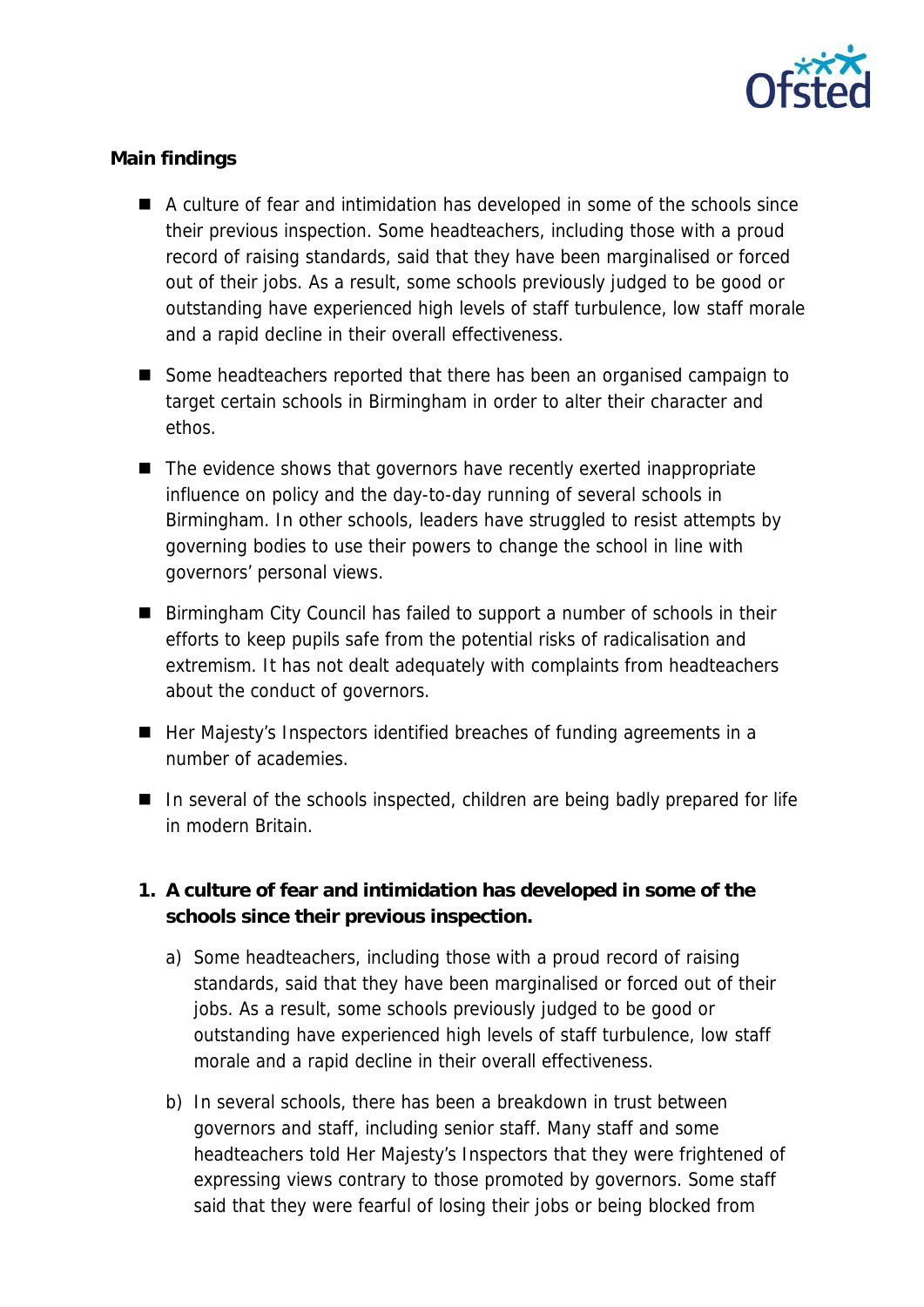

promotion if they spoke out against the changes that were being pursued. In one instance, a school leader was so anxious about the consequences of speaking to Her Majesty's Inspectors that a meeting had to be arranged in a supermarket car park.

- c) Staff and some headteachers variously described feeling 'intimidated', 'undermined' or 'bullied' by governors, and sometimes by senior staff, into making changes they did not support. Others testified that they have been treated unfairly because of their gender or religious belief. For example, in one school, female members of staff complained to Her Majesty's Inspectors that they were intimidated by the way some male members of the school community spoke to them.
- d) As a consequence of common failings in governance across many of the schools, safeguarding arrangements often lack rigour. Her Majesty's Inspectors judged safeguarding to be inadequate in five schools. Although the other schools that were inspected meet the basic statutory safeguarding requirements, a significant number have a narrow or incomplete understanding of safeguarding. For example, even though the necessary child protection and safeguarding policies were in place, these were sometimes out of date, lacked clarity or were being implemented superficially. In these schools, Her Majesty's Inspectors judged the leadership and management of specific aspects of safeguarding to require improvement.
- e) In some schools, leaders and governors have not adequately addressed the risks specific to their community. In particular, they have not focused on how children may be vulnerable to extremist influences, or to female genital mutilation or forced marriage.
- f) In several schools, governors are not sufficiently trained in or knowledgeable about 'safer recruitment' procedures. Systems for vetting visitors or new staff are sometimes poor. For example, there are weaknesses in terms of the checks that take place on prospective staff who have lived and worked overseas. Even where checks are in place, the results of these are not always recorded systematically.
- g) In several schools, staff reported that recruitment was neither fair nor transparent. Her Majesty's Inspectors found specific examples of family members being appointed to unadvertised senior leadership posts and candidates being appointed to senior leadership positions in spite of poor references and contrary to the wishes of the headteacher.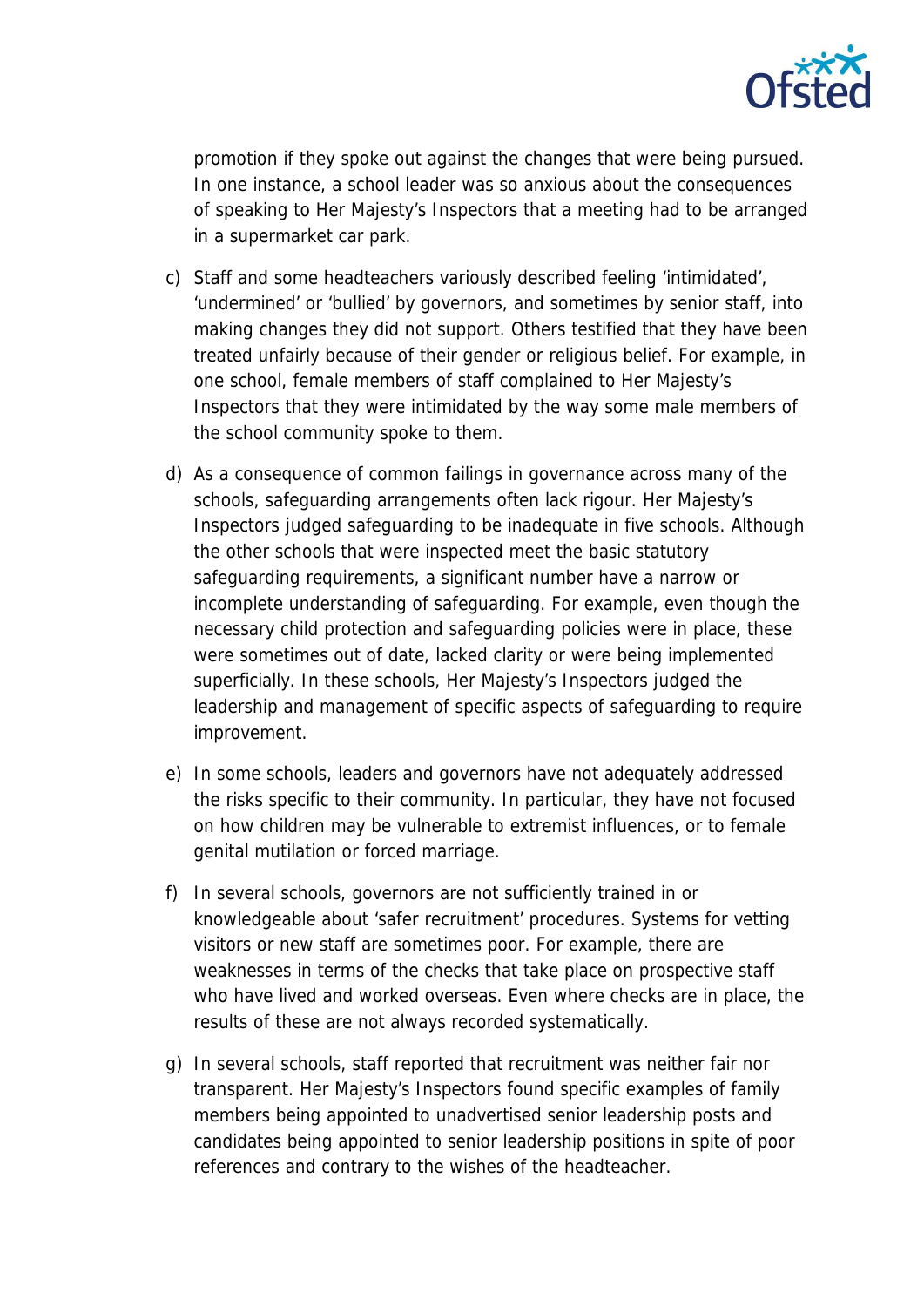

- h) Her Majesty's Inspectors found that governors in some schools have sought to make or have made changes to policies and the curriculum on the basis of their own personal beliefs, irrespective of the school's stated ethos and values. For example, in one primary school, governors opposed the headteacher's commitment to mixed-gender swimming lessons. The Chair of Governors in another school, against the wishes of the headteacher, introduced madrasa programmes of study into the personal, health and social education curriculum.
- i) Her Majesty's Inspectors also found that governors had spent public money inappropriately in a few schools. For example, inspectors questioned why public funding was used in one school to hire private investigators to interrogate the emails of senior staff.

## **2. Some headteachers reported that there has been an organised campaign to target certain schools in Birmingham in order to alter their character and ethos.**

- a. Several headteachers reported that they have come under concerted pressure from governing bodies to organise the school in line with the personal views of governors. Some of these governors serve on several schools, including those that Her Majesty's Inspectors judged to be inadequate.
- b. Inspection evidence and headteachers' testimonies indicate that governors have exerted inappropriate influence on policy and the day-to-day running of several schools in the city. Some governors are trying to impose and promote a narrow faith-based ideology in what are non-faith schools. They have sought to do this by:
	- narrowing the curriculum
	- manipulating staff appointments
	- using school funds inappropriately.
- c. Headteachers identified governors who are highly influential across several of the schools that were inspected. Some headteachers told Her Majesty's Inspectors that they had been 'naïve' and had allowed governors to impose particular views on how their school should be run. Others argued that they have been actively 'undermined' by governors. They stated that governors work mostly 'within the rules', but in ways that attempt to weaken the authority of the headteacher. For example, headteachers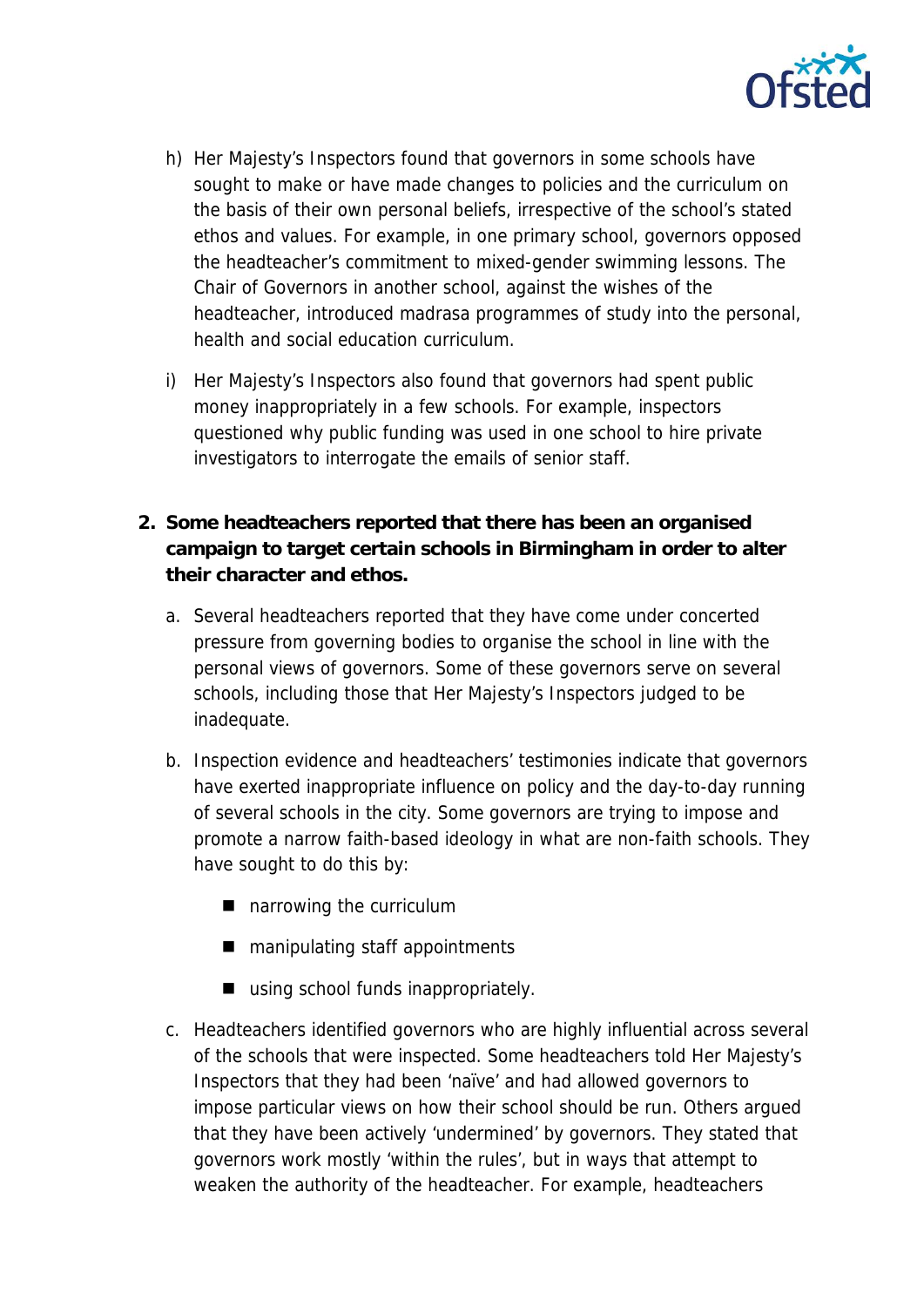

reported that governors blocked their proposals at governing body meetings through organised filibuster or by leaving meetings prior to voting. In the latter case, it is alleged that these governors did this so that inquorate governance would prevent decisions they disapproved of being taken.

- d. Not all of the schools that were inspected are in the same position. The evidence suggests three broad categories of school: in some schools, the inappropriate influence of governors is widespread and deep-rooted; in others, there are significant weaknesses in governance, but the level of undue influence exerted by individual governors is less established; in a few schools, leaders have successfully resisted the attempts of governors to change the nature and ethos of their school.
- e. The composition of governing bodies in many of the schools that were inspected has changed markedly over recent years. Some schools have experienced a rapid turnover in governors and staff, including senior leaders. This high level of 'churn' has, I believe, left schools vulnerable to influence by unsuitable governors, especially where other members of the governing body are new or inexperienced.
- f. Her Majesty's Inspectors identified a small number of maintained schools and academies where leaders and governors are working together successfully to ensure that children and young people not only achieve high standards, but are well prepared to live and prosper in modern Britain. These leaders understand and act on the need to tackle the potential risks associated with radicalisation and extremism. They ensure that their safeguarding arrangements are responsive to local concerns and that the curriculum reflects the values of people with diverse beliefs and from different backgrounds. Unfortunately, these schools have had too few opportunities to share their successful practice with others.
- **3. Birmingham City Council has failed to support a number of schools in their efforts to keep pupils safe from the potential risks of radicalisation and extremism. It has not dealt adequately with complaints from headteachers about the conduct of governors.** 
	- a. A number of school leaders said that they had not been supported by the local authority in their efforts to keep pupils safe from the potential risks of radicalisation and extremism. Although the local authority has received public funding to promote the Home Office's 'Prevent' strategy, Her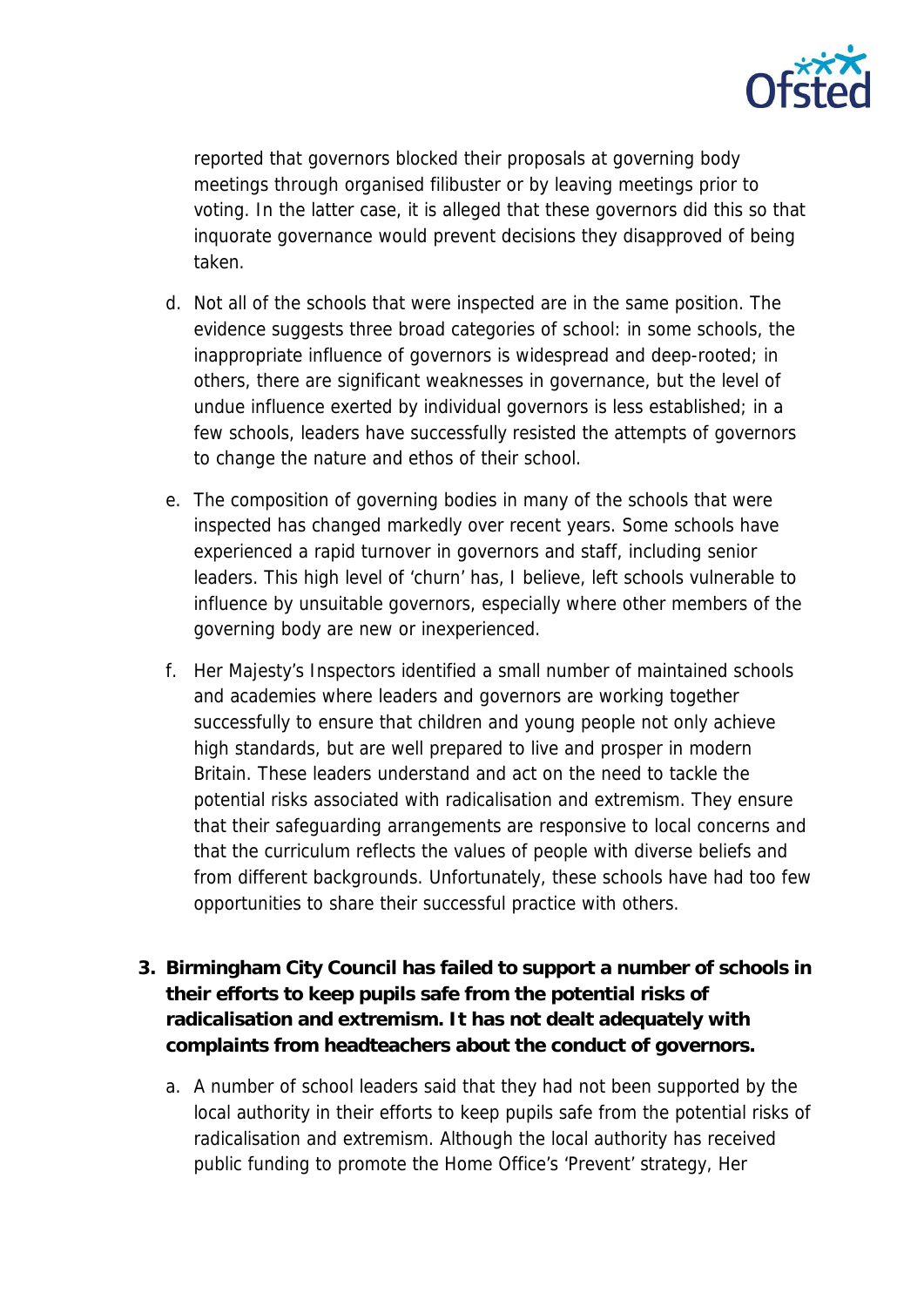

Majesty's Inspectors found that support for some schools in their efforts to raise awareness of the dangers of extremism has been very limited.

- b. The local authority's record-keeping of complaints by headteachers against governors in maintained schools is incomplete and has not been properly analysed. Experienced and successful headteachers have consistently complained about the conduct of governors to the local authority, including about attempts to take control of governing bodies by stealth. These complaints have not been acted on with sufficient urgency. Representatives of the professional headteacher associations reported that, over time, the local authority's governor services have been ineffective in providing support for headteachers when complaints against governors have been raised.
- c. Some headteachers who spoke to me had very little confidence that the local authority would respond to their concerns about governors. Some raised questions about the close links that exist between local authority officials and key governors in the city. For example, a key governor at one of the academies judged to be inadequate is also a lead local authority trainer. Another governor at the same failing academy was previously head of governor support services at the local authority.
- d. The local authority has not exercised adequate judgement when nominating governors to maintained schools. The local authority does not routinely assess the suitability of prospective governors and, on at least one occasion, has not listened to concerns raised by headteachers about particular governing body appointments.
- e. In several of the inspections of maintained schools, inspectors noted weaknesses in the local authority's arrangements for the general oversight of schools.

## **4. Her Majesty's Inspectors identified breaches of funding agreements in a number of academies.**

a. A number of the academies inspected are in breach of aspects of their funding agreements with the Education Funding Agency. Some of the academies inspected, for example, did not meet the requirement to provide a broad and balanced curriculum<sup>i</sup> or to provide the appropriate balance in religious education.<sup>ii</sup> In several of these academies, the general requirement to promote community cohesion was not being met.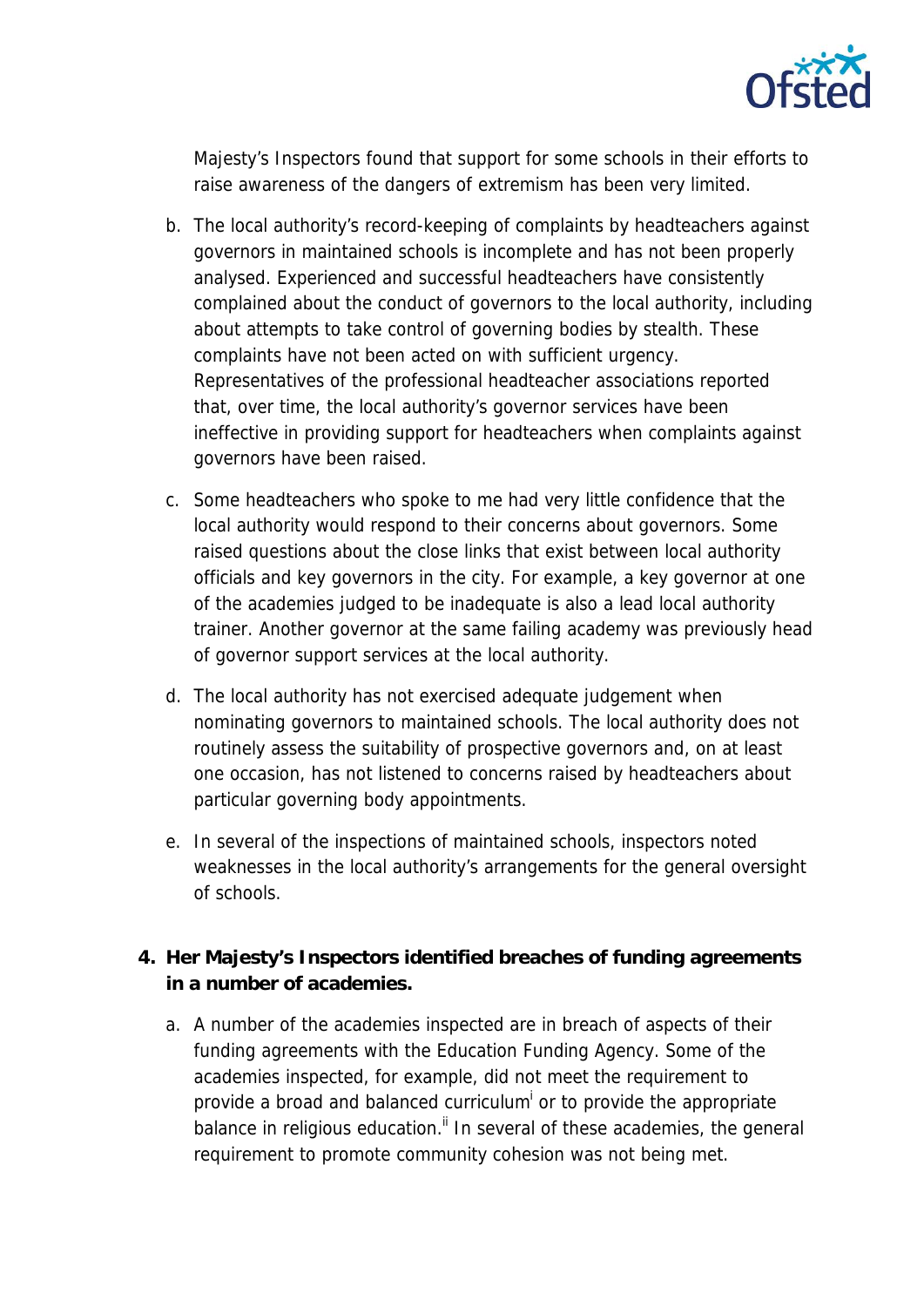

b. The arrangements for appointing suitable governors to these academies have not been sufficiently robust. Governors in these academies have been able to adopt policies and introduce practices that run contrary to the spirit, and the letter, of their funding agreements.

#### **5. In several of the schools inspected, children are being badly prepared for life in modern Britain.**

- a. Although the test and examination results in many of the schools were good or improving, the curriculum has become too narrow and pupils are not being prepared well enough for life in modern Britain. It is my view that the active promotion of a narrow set of values and beliefs in some of the schools is making children vulnerable to segregation and emotional dislocation from wider society.
- b. Often, the curriculum, culture and values now promoted in these schools reflect the personal views of a small number of governors. However, they do not reflect those of the wider community in Birmingham and beyond. They do not ensure that a broad and balanced curriculum equips pupils to live and work in a multi-cultural, multi-faith and democratic Britain. As a result, children are not being encouraged to develop tolerant attitudes towards all faiths and all cultures.
- c. In several schools, pupils' experiences are being restricted rather than broadened. For example, in one school, there are separate faith-based singing clubs. In another, music has been removed from the curriculum against the wishes of the children. In this school, pupils have few opportunities to study different European languages other than English.
- d. I am also concerned that in a few schools boys and girls are not being treated equally. For example, in one school, some members of staff actively discourage girls from speaking to boys and from taking part in extra-curricular visits and activities. In this school, boys and girls are also taught separately in religious education and personal development lessons.
- e. In some schools, the religious education curriculum is now being taught in a way that isolates the pupils from a fuller understanding of different religious and cultural traditions. These non-faith schools are not meeting their statutory responsibilities to provide a balanced curriculum and are not meeting the terms of their funding agreements.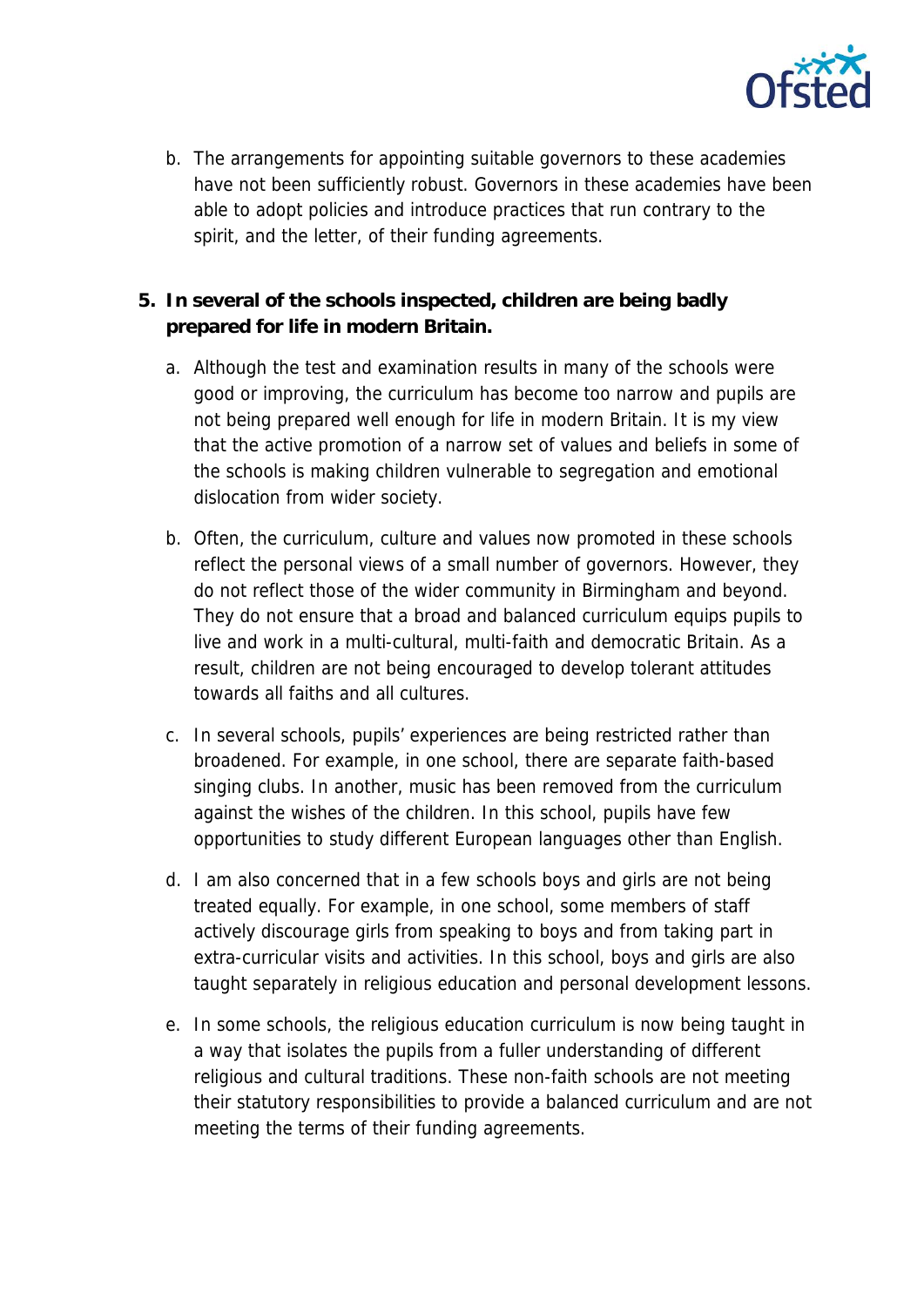

- f. In several schools, there are weaknesses in the teaching of sex and relationships education. These have been exacerbated by protracted disagreements between governors and school leaders.
- g. In the small number of successful schools, leaders have ensured that the curriculum successfully equips pupils to take their place in a multi-cultural and multi-faith modern Britain.

#### **6. Recommendations**

In culturally homogeneous communities, schools are often the only places where children can learn about other faiths, other cultures and other styles of living. All maintained schools and academies, including faith and non-faith schools, must promote the values of wider British society. If this does not happen, the principles that are fundamental to the well-being of our society will not be transmitted to the next generation. With this in mind, the government should:

- consider urgently how it can provide greater public assurance that all schools in a locality, regardless of their status, discharge the full range of their statutory and other responsibilities
- ensure that local authorities and those responsible for academies and free schools carry out their statutory responsibility for safeguarding all children, including protecting children from radicalisation<sup>iii</sup>
- $\blacksquare$  review the current arrangements for school governance, giving serious consideration to:
	- mandatory training for all governors
	- the introduction of professional governors where governance is judged to be weak
	- requiring all schools to publish a governors' Register of Interests
- ensure that governors in all schools are bound by, and follow, the prescribed procedures if they wish to change the status or character of a school
- review the Education Funding Agency's arrangements for auditing governance in academies and free schools
- **P** provide much greater clarity to all schools (including academies and free schools) on what should be taught in a broad and balanced curriculum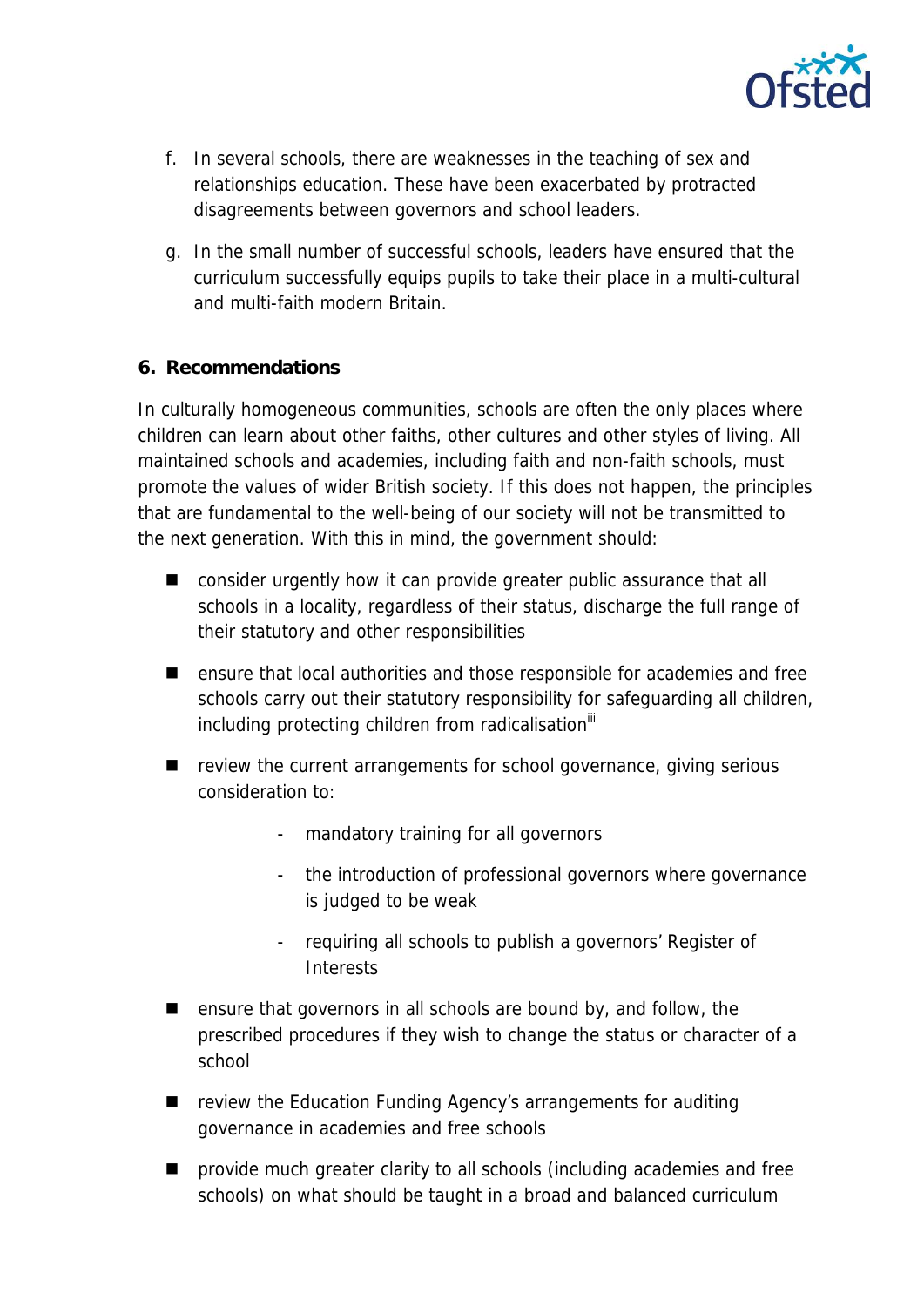

- review and monitor funding agreements for all academies and free schools to ensure that they are properly implemented
- review existing whistleblowing procedures for all schools, including academies, and for local government and central government, so that concerns can be reported and acted on promptly
- further investigate whether there has been organised infiltration and manipulation of governing bodies.

Ofsted will:

- consult on introducing a new graded judgement on the wider curriculum as part of its changes to school inspection from 1 September 2015
- work with government to review the current exemption that applies to the routine inspection of outstanding schools.

Yours sincerely

Prichael Wilsha

**Sir Michael Wilshaw**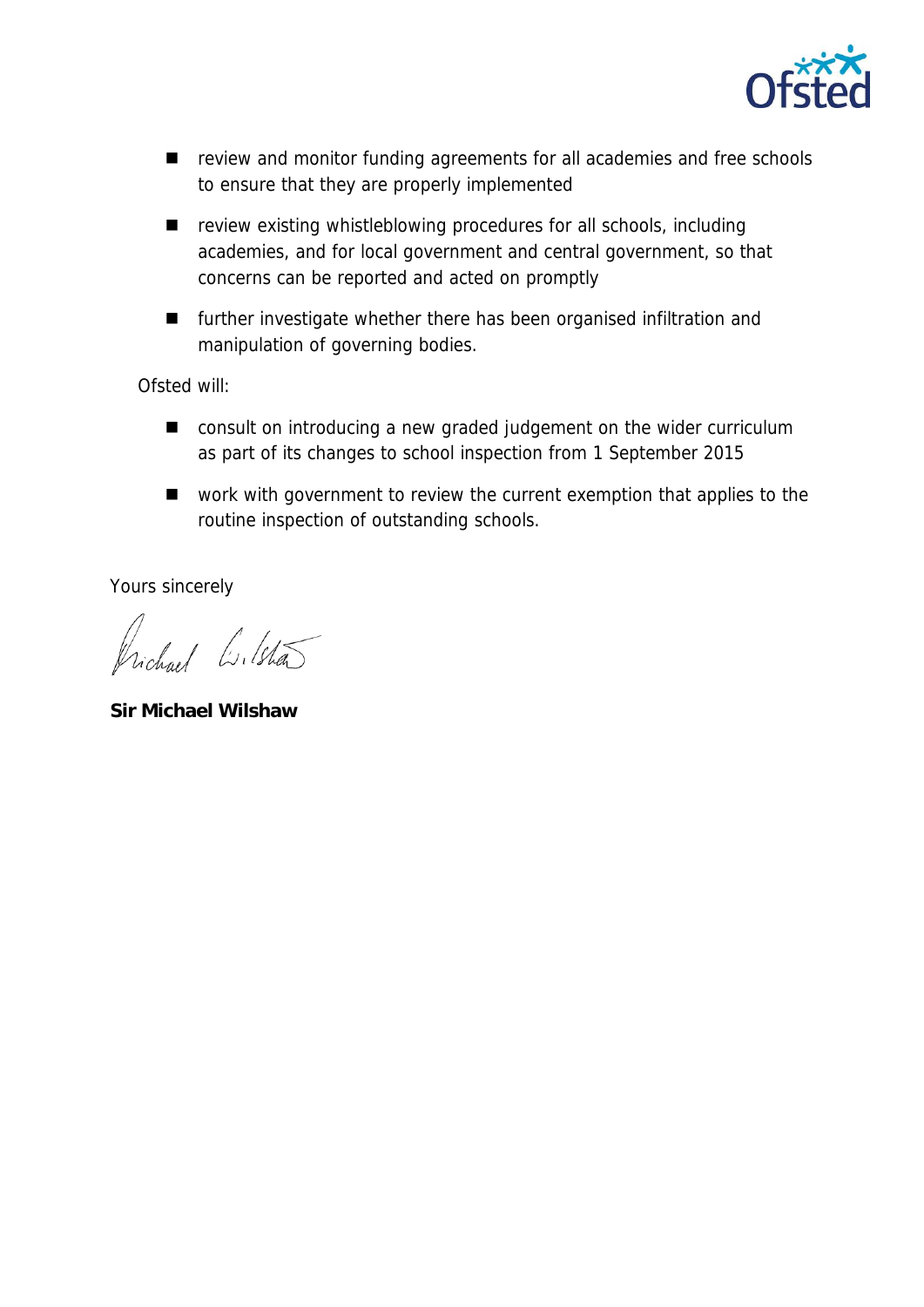

# **Annex 1. Inspection outcomes**

| School name                                                      | Date of inspection          | Safeguarding<br>requirements | L & M grade                                              | S8 deemed S5              |
|------------------------------------------------------------------|-----------------------------|------------------------------|----------------------------------------------------------|---------------------------|
| <b>Adderley Primary</b><br>School                                | 2-3 April 2014              | Met                          | Requires improvement                                     | <b>No</b>                 |
| <b>Alston Primary</b><br><b>School</b>                           | 8 April 2104                | Met                          | No judgement made<br>as currently in special<br>measures | <b>No</b>                 |
| <b>Chilwell Croft</b><br>Academy                                 | 30 April - 1 May 2014       | Met                          | Requires improvement                                     | No                        |
| <b>Golden Hillock</b><br>School - A Park<br><b>View Academy</b>  | 2-3 April 2014              | Not met                      | Inadequate                                               | Yes - special measures    |
| <b>Gracelands Nursery</b><br><b>School</b>                       | 2-3 April 2014              | Met                          | Requires improvement                                     | <b>No</b>                 |
| <b>Heathfield Primary</b><br><b>School</b>                       | 30 April - 1 May 2014       | Met                          | Requires improvement                                     | No                        |
| <b>Highfield Junior and</b><br><b>Infant School</b>              | 2-3 April 2014              | Met                          | Requires improvement                                     | No                        |
| <b>Ladypool Primary</b><br><b>School</b>                         | 2-3 April 2014              | Met                          | Requires improvement                                     | No                        |
| <b>Marlborough Junior</b><br><b>School</b>                       | 7-8 April 2014              | Met                          | Requires improvement                                     | <b>No</b>                 |
| Montgomery<br><b>Primary Academy</b>                             | 7-8 April 2014              | Met                          | Requires improvement                                     | No                        |
| <b>Nansen Primary</b><br>School - A Park<br><b>View Academy</b>  | 2-3 April 2014              | Not met                      | Inadequate                                               | Yes - special measures    |
| Ninestiles School -<br>an Academy                                | 7-8 April 2014              | Met                          | Outstanding                                              | No.                       |
| <b>Oldknow Academy</b>                                           | 7-8 April 2014              | Not met                      | Inadequate                                               | Yes - special<br>measures |
| Park View Academy<br>of Mathematics and<br><b>Science</b>        | 5-6 and 17-18 March<br>2014 | Not met                      | Inadequate                                               | Yes - special measures    |
| <b>Regents Park</b><br><b>Community Primary</b><br><b>School</b> | 7-8 April 2014              | Met                          | Requires improvement                                     | <b>No</b>                 |
| Saltley School and<br><b>Specialist Science</b><br>College       | 9-10 April 2014             | Not met                      | Inadequate                                               | Yes - special measures    |